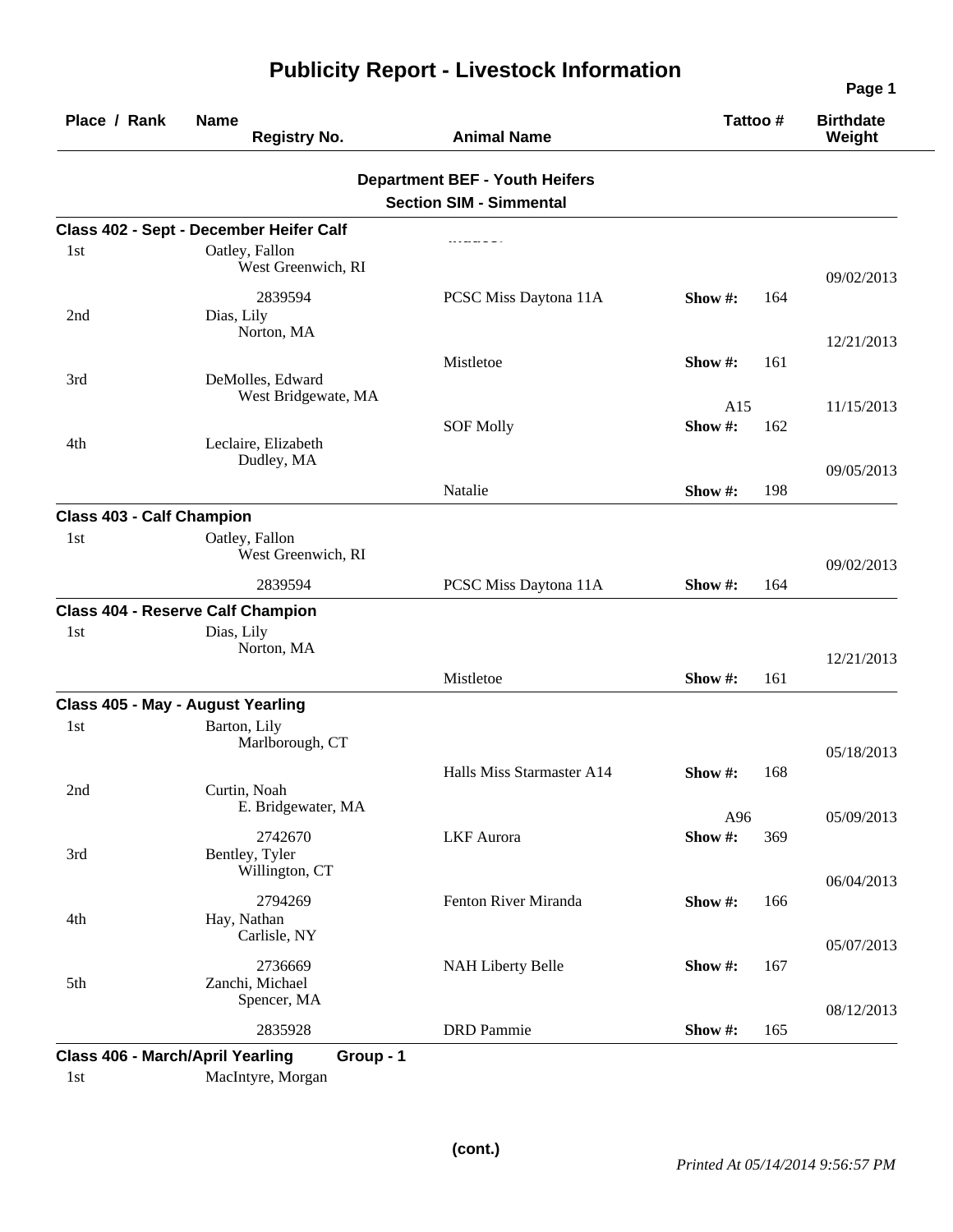| Place / Rank                            | <b>Name</b>  | <b>Registry No.</b>                                               |                                  | <b>Animal Name</b>        |            | Tattoo # |                  | <b>Birthdate</b><br>Weight |
|-----------------------------------------|--------------|-------------------------------------------------------------------|----------------------------------|---------------------------|------------|----------|------------------|----------------------------|
| Class 406 - March/April Yearling        |              |                                                                   | Group - 1 - (cont.)              |                           |            |          |                  |                            |
| 2nd                                     |              | Russell, ON<br>Canada<br>784895<br>Gromlich, Colby<br>Hamburg, PA |                                  | Xcel Sheeza Gem 407A      | Show $#$ : |          | XCEL 407A<br>170 | 04/15/2013                 |
| 3rd                                     |              | 2726571<br>Bertrand, John                                         |                                  | SASA Upgrade Abbie 32YA   | Show #:    | 32ya     | 171              | 04/08/2013                 |
| 4th                                     |              | Auburn, MA<br>2755406<br>Blake, McKenzie<br>Willington, CT        |                                  | Lazy H Pride              | Show#:     | A46      | 173              | 04/01/2013                 |
| 5th                                     |              | 2794267<br>Greenville, MA                                         | SanEmeterio, Molly, Premier Farm | Fenton River Macy         | Show #:    |          | 172              | 04/05/2013                 |
| 6th                                     | Blake, Shea  | 2763842<br>Willington, CT                                         |                                  | JF Reba 365A              | Show#:     | 365A     | 174              | 04/01/2013                 |
|                                         |              | 2794268                                                           |                                  | Fenton River Annie        | Show #:    |          | 169              | 04/20/2013                 |
| <b>Class 406 - March/April Yearling</b> |              |                                                                   | Group - 2                        |                           |            |          |                  |                            |
| 1st                                     |              | Weaber, Julia<br>Harrodsburg, KY                                  |                                  |                           |            | 7A       |                  | 03/24/2013                 |
| 2nd                                     |              | 281912<br>Gromlich, Dalton<br>Hamburg, PA                         |                                  | <b>DANR Ruby</b>          | Show#:     |          | 176              |                            |
| 3rd                                     |              | 2759940<br>Hipsky, Benjamin<br>Willington, CT                     |                                  | HPF/Ryan Perfection A453  | Show#:     | a453     | 178              | 03/06/2013                 |
| 4th                                     |              | 2785125<br>Snyder, Nathan<br>Felton, PA                           |                                  | <b>Hillcrest Miss Amy</b> | Show $#$ : |          | 177              | 03/21/2013                 |
| 5th                                     |              | 2741929<br>Graham, Grace<br>Felton, PA                            |                                  | NikLen Susie              | Show #:    |          | 180              | 03/03/2013                 |
| 6th                                     |              | 2741927<br>Smith, Danielle<br>Willington, CT                      |                                  | NikLen Indego             | Show #:    |          | 179              | 03/04/2013                 |
|                                         |              | 2794266                                                           |                                  | Fenton River Easter Lily  | Show #:    |          | 175              | 03/29/2013                 |
| <b>Class 407 - Summer Champion</b>      |              |                                                                   |                                  |                           |            |          |                  |                            |
| 1st                                     | Barton, Lily | Marlborough, CT                                                   |                                  |                           |            |          |                  | 05/18/2013                 |
| 2nd                                     | Curtin, Noah | E. Bridgewater, MA                                                |                                  | Halls Miss Starmaster A14 | Show #:    |          | 168              |                            |
|                                         |              | 2742670                                                           |                                  | <b>LKF</b> Aurora         | Show #:    | A96      | 369              | 05/09/2013                 |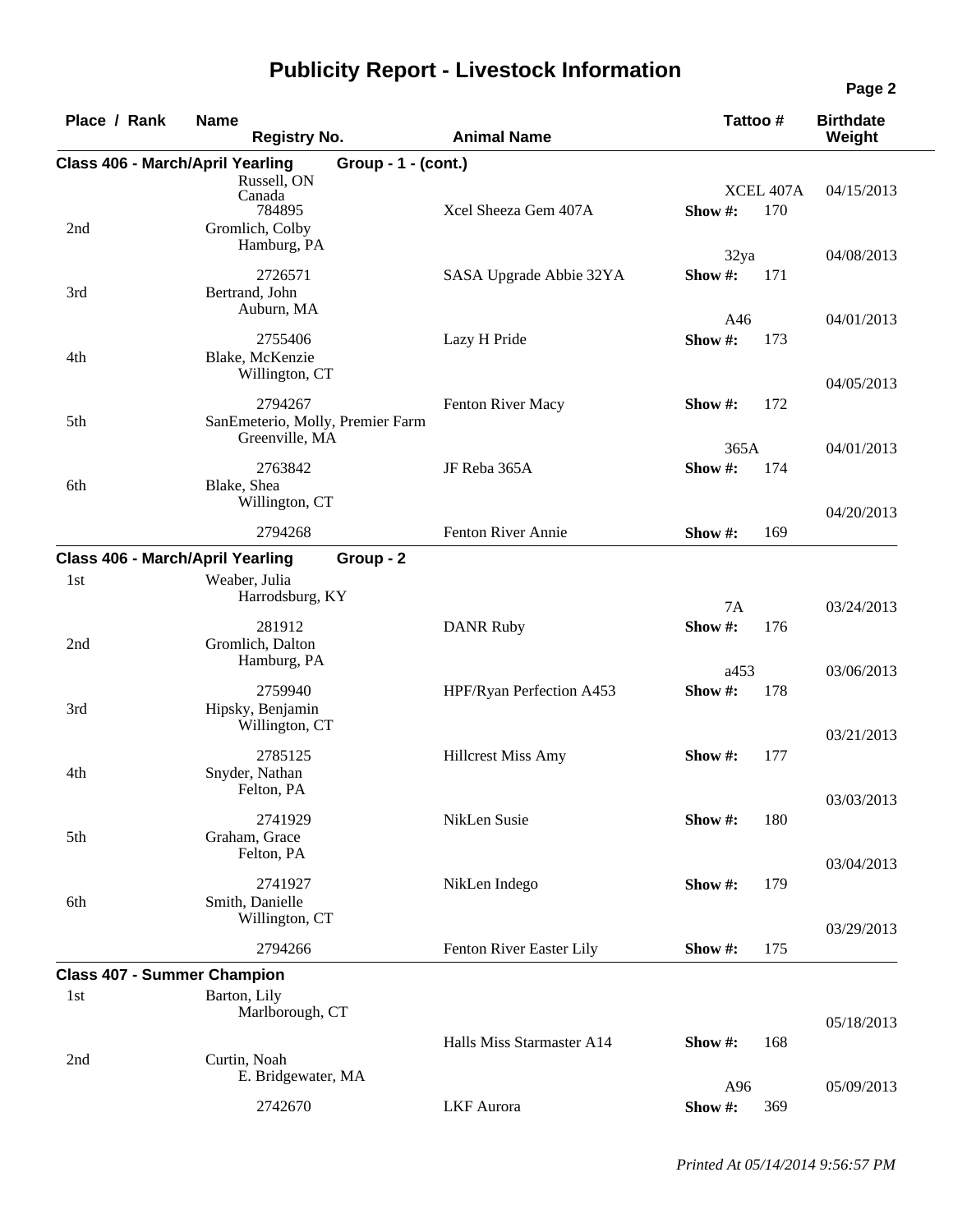| Place / Rank                       | <b>Name</b><br><b>Registry No.</b>                   | <b>Animal Name</b>             | Tattoo #                    | <b>Birthdate</b><br>Weight |
|------------------------------------|------------------------------------------------------|--------------------------------|-----------------------------|----------------------------|
| <b>Class 408 - Spring Champion</b> |                                                      |                                |                             |                            |
| 1st                                | MacIntyre, Morgan<br>Russell, ON<br>Canada<br>784895 | Xcel Sheeza Gem 407A           | XCEL 407A<br>Show #:<br>170 | 04/15/2013                 |
| <b>Class 408 - Spring Champion</b> |                                                      |                                |                             |                            |
| 2nd                                | Weaber, Julia<br>Harrodsburg, KY                     |                                | 7A                          | 03/24/2013                 |
|                                    | 281912                                               | <b>DANR Ruby</b>               | Show#:<br>176               |                            |
|                                    | <b>Class 409 - January/February Yearling</b>         |                                |                             |                            |
| 1st                                | Oatley, Fallon<br>West Greenwich, RI                 |                                |                             | 01/07/2013                 |
| 2nd                                | 2757761<br>Murphy, Jala<br>Eagle Bridge, NY          | Macys Roxy                     | Show #:<br>184              |                            |
| 3rd                                | 2699708<br>Bertrand, John                            | LKF Athena A84                 | Show#:<br>185               | 01/06/2013                 |
| 4th                                | Auburn, MA<br>2758695<br>Cassavant, Brent            | Cherokee Steel Lady            | A03<br>Show#:<br>186        | 01/02/2013                 |
|                                    | Spencer, MA                                          |                                |                             | 02/06/2013                 |
|                                    | 2702564                                              | DRD DC Maxine                  | 182<br>Show #:              |                            |
|                                    | Class 410 - September - December Yearling            |                                |                             |                            |
| 1st                                | White, MacKenzie, Four Star Farm<br>Shapleigh, ME    |                                | Z205                        | 10/16/2012                 |
| 2nd                                | 2709694<br>Bertrand, John                            | 4 Star Fat Bottom Girl         | Show#:<br>191               |                            |
|                                    | Auburn, MA                                           |                                | Z04                         | 09/12/2012                 |
| 3rd                                | 2705719<br>Barton, Lily<br>Marlborough, CT           | <b>GGSF Miss Kay</b>           | Show #:<br>192              |                            |
| 4th                                | McLarnon, McKenzie<br>Charlton, MA                   | <b>Bramlets Priceless Z222</b> | Show#:<br>181               | 11/05/2012                 |
| 5th                                | 2702560<br>Peirce, Emily<br>Lakeville, MA            | <b>DRD</b> Miss Tara           | 190<br>Show #:              | 10/19/2012                 |
| 6th                                | 2702561<br>DeMolles, Ashlee<br>West Bridgewate, MA   | <b>DRD</b> Miss Sunshine       | 188<br>Show#:               | 11/23/2012                 |
|                                    | 2702559                                              | <b>DRDE Quartas Sassy</b>      | Show #:<br>189              | 10/26/2012                 |

**Class 411 - Senior Champion** 

1st White, MacKenzie, Four Star Farm